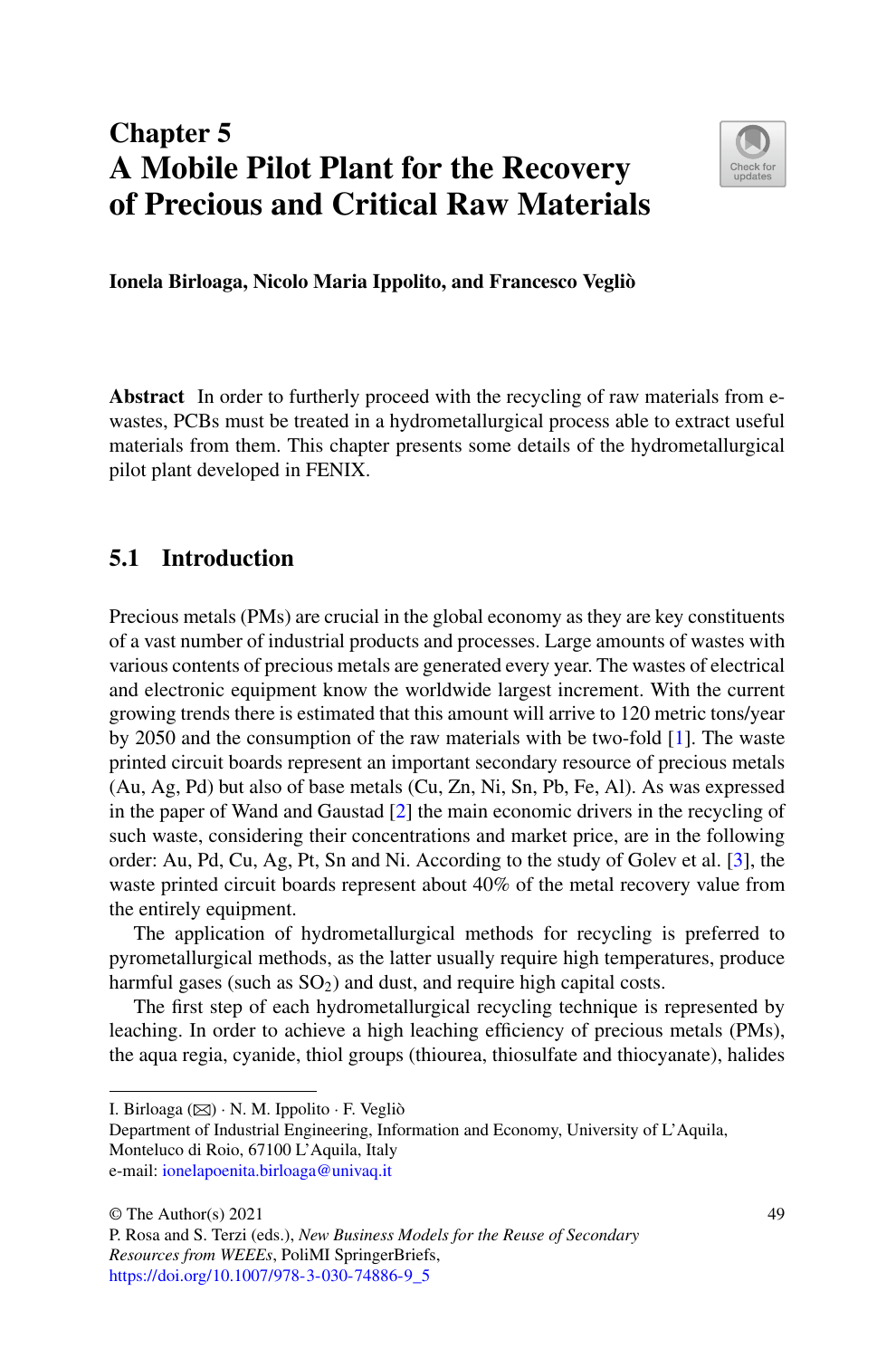(chloride, iodide and bromide) with the presence of different oxidants (oxygen, ferric complexes, hydrogen peroxide, chlorine, bromide, iodine) are employed. The generations of highly polluted NOx and HCN gases, as well as various harmful elements in wastewater, have restricted the use of aqua regia and cyanide leaching systems. Table [5.1](#page-2-0) presents a patent list of the hydrometallurgical processes with their brief overview that are used for base and precious metals recovery from WPCBs.

The hydrometallurgical processes have gained the largest interest of application for waste printed circuit boards treatment. In addition the circular economy principle stared to be of high interest for researchers that activate in the field of WPCBs treatment. However, till present, for recovery of all elements that are present within the structure of WPCBs was not possible to be obtained using hydrometallurgical processes.

For FENIX Project, the authors of this chapter have developed and tested the efficiency of two hydrometallurgical technologies for e-waste recycling at both laboratory and pilot levels. For both processes, commercially named GOLD REC 1 [\[9\]](#page-14-3) and GOLD REC 2 [\[10\]](#page-14-4), patent applications have been deposited at both Italian and European levels. The main core was to recover both precious and base metals content from electronic waste and to use them as material for the production of metallic powders (USE CASE 1), 3D printing filaments (USE CASE 3) and jewelries (USE CASE 2). Within this chapter the processes description and a summary of the activities undertaken for this core achievement are presented.

# **5.2 Pilot Plant Design and Description by Process Performing**

The pilot plant was designed considering its installation in a real industrial environment logistically useful to carry out experimental tests for the researchers involved in this project. The advantages to operate in this industrial site are:

- Working in a real environmental context;
- Availability of the e-waste necessary for the pilot plant;
- Availability of several services (compressed air, grinding section, electricity, working men for dismantling, grinding and other technical operations)

In this way the following action were carried out:

- a. Design and construction of the pilot plant;
- b. Testing activities (comparing in parallel the same results with pilot lab-scale tests)
- c. Production of some suitable amount of materials for their characterization and to be used for the other partners of the FENIX project.

The pilot plant was constructed within a container that was devised within three sections, namely: one section for operator and control panel, a second section that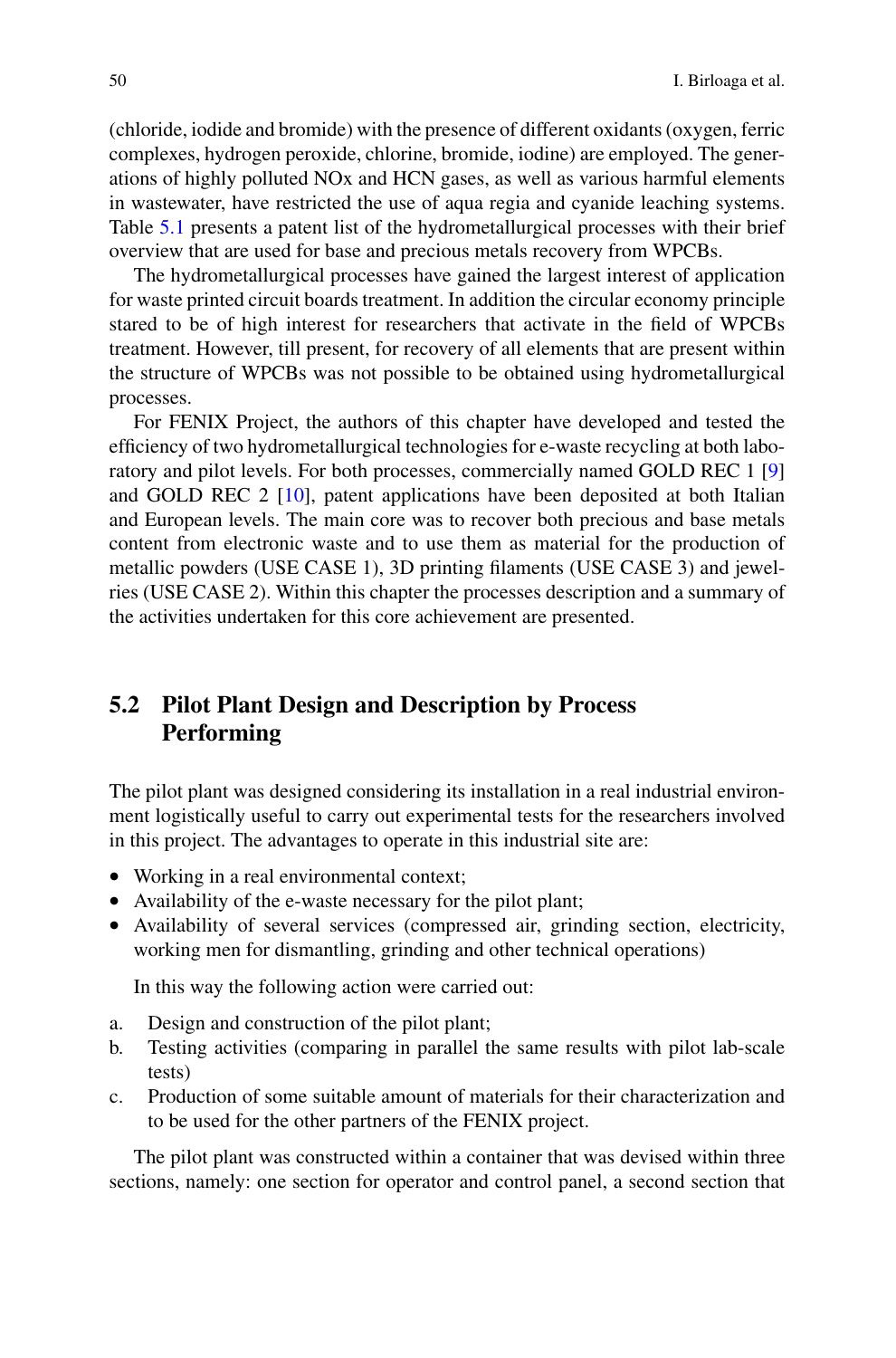| References | Description                                                                                                                                                                                                                                                                                                                                                                                                                                                                                                                                                                                                                                                                                                                                                                                                                                                                                                                                                                                                                                                                                                                                                                                                                                                                                                                                                                                                                                                                                                                                                                                                                                                | Remarks                                                                                                                                                                                                                                                                                                                                                                                                                                                                                                                                                                                                                                                                                                                             |
|------------|------------------------------------------------------------------------------------------------------------------------------------------------------------------------------------------------------------------------------------------------------------------------------------------------------------------------------------------------------------------------------------------------------------------------------------------------------------------------------------------------------------------------------------------------------------------------------------------------------------------------------------------------------------------------------------------------------------------------------------------------------------------------------------------------------------------------------------------------------------------------------------------------------------------------------------------------------------------------------------------------------------------------------------------------------------------------------------------------------------------------------------------------------------------------------------------------------------------------------------------------------------------------------------------------------------------------------------------------------------------------------------------------------------------------------------------------------------------------------------------------------------------------------------------------------------------------------------------------------------------------------------------------------------|-------------------------------------------------------------------------------------------------------------------------------------------------------------------------------------------------------------------------------------------------------------------------------------------------------------------------------------------------------------------------------------------------------------------------------------------------------------------------------------------------------------------------------------------------------------------------------------------------------------------------------------------------------------------------------------------------------------------------------------|
| $[4]$      | This patent presents the following steps<br>for recovery of Cu, Au, Ag, Pd, Pt, P and<br>Sn from waste printed circuit boards:<br>- Crushing and gravity separation to<br>achieve a Cu concentrate and removal<br>of non-metallic part<br>- Smelting of the Cu concentrate and its<br>electro refining in a solution of<br>$CuSO4$ and $H2SO4$ (a 4 N copper<br>ingot was achieved)<br>- Recovery of anode slime and<br>treatment with NaCl, $H2SO4$ and<br>NaClO <sub>3</sub> to selectively recover gold,<br>palladium and platinum. For the gold<br>reduction from solution, $Na2SO3$ was<br>used. Then, the solution was<br>neutralized to pH 2 and zinc and iron<br>powders were used for Pd and Pt<br>displacement<br>- The resulted sludge after Au, Pd and<br>Pt leaching, was further leached with<br>$Na2SO3$ to recover silver. Afterwards,<br>this was reduced with oxalic acid or<br>formaldehyde<br>- The leaching solid residue was then<br>heated in the mixed solution of HCl,<br>NaCl and CaCl <sub>2</sub> to recover lead. After<br>residual solid separation by filtration,<br>the solution was cooled favouring<br>within this way Pb precipitation.<br>Thereafter, the solution regeneration<br>was performed with calcium chloride<br>and then reutilized within Pb leaching<br>process<br>- The achieved solid residue was then<br>roasted in the presence of sodium<br>hydroxide and sand to recover Sn.<br>Then, the roasting product was mixed<br>with water and the solid residue was<br>filtered out. To achieve the Sn<br>recovery as Na <sub>2</sub> SnO <sub>3</sub> , the solution of<br>was evaporated and crystallized | The authors have developed a<br>pyro-hydrometallurgical process that<br>was applied on waste printed circuits<br>boards after a physical-mechanical<br>pre-treatment. This procedure consists in<br>crushing of the boards and then<br>non-metallic parts separation by the<br>metallic ones by air classification.<br>However no data on the efficiency of this<br>technology have been provided within<br>this invention. Generally this process do<br>not allows the complete separation of<br>nonmetals and in addition, by<br>performing the smelting process, in case<br>of nonmetals presence, toxic gases are<br>produced. The authors sustain that all<br>the waste solutions have been<br>recirculated within the process |

<span id="page-2-0"></span>Table 5.1 Patents on waste printed circuit board treatment for recovery of both base and precious metals by hydrometallurgical procedures

(continued)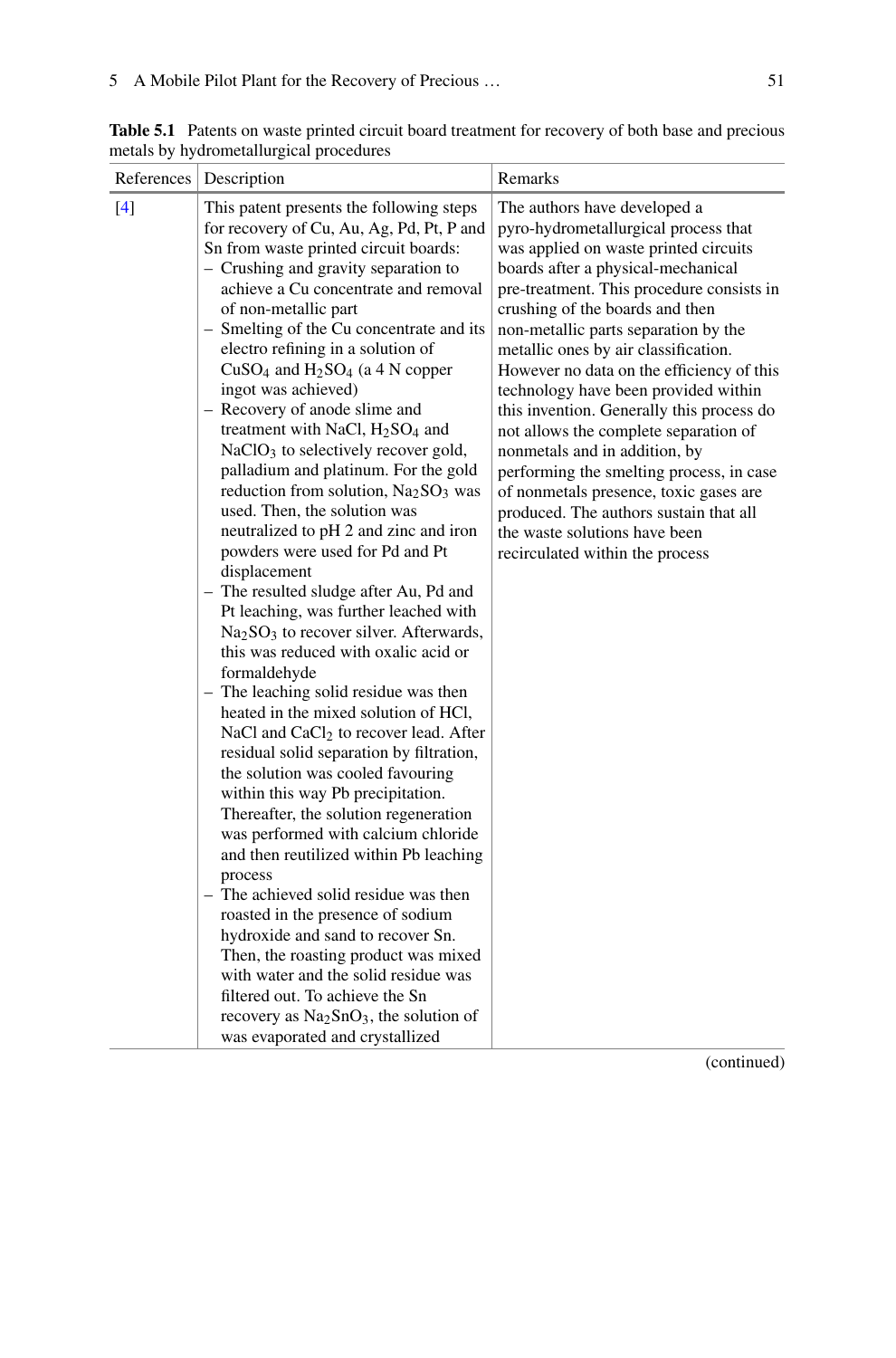| References        | Description                                                                                                                                                                                                                                                                                                                                                                                                                                                                                                                                                                                                                                                                                                                                                                                                                     | Remarks                                                                                                                                                                                                                                                                                                                                                                                |
|-------------------|---------------------------------------------------------------------------------------------------------------------------------------------------------------------------------------------------------------------------------------------------------------------------------------------------------------------------------------------------------------------------------------------------------------------------------------------------------------------------------------------------------------------------------------------------------------------------------------------------------------------------------------------------------------------------------------------------------------------------------------------------------------------------------------------------------------------------------|----------------------------------------------------------------------------------------------------------------------------------------------------------------------------------------------------------------------------------------------------------------------------------------------------------------------------------------------------------------------------------------|
| $\lceil 5 \rceil$ | The high grade printed circuit boards<br>have been treated in sulfuric acid and<br>hydrogen peroxide solution and then the<br>detached gold fingers have been treated<br>by two ways: (i) leaching with diluted<br>nitric acid for Cu removal and then the<br>purified gold is smelted and (ii)<br>dissolution of gold fingers within aqua<br>regia at a certain temperature, cooling of<br>solution, filtration, neutralization to pH<br>1, addition of zinc particles for Au<br>cementation and then, to remove the<br>excess of zinc, the treatment of the<br>precipitate with diluted hydrochloric<br>acid at certain temperature is performed.<br>The resulted solution after copper<br>leaching with sulfuric acid and hydrogen<br>peroxide is concentrated by evaporation<br>and CuSO <sub>4</sub> crystals are achieved | The current invention presents different<br>systems of reagents for Cu and Au<br>recovery. No discussion regarding the<br>waste solutions treatment or other<br>elements recovery is shown                                                                                                                                                                                             |
| [6]               | Within the current invention the<br>researchers have firstly performed the<br>roasting of the boards, then the leaching<br>with sulfuric acid to extract the base<br>metals and then the solid residue<br>leaching with aqua regia at a certain<br>range of temperature. Thereafter, the<br>nitric acid was completely removed by<br>maintaining a certain level of<br>temperature. The achieved solution was<br>then used for selective precipitation of<br>Ag, Pd and Au                                                                                                                                                                                                                                                                                                                                                      | Within this invention, the recovery of<br>precious metals after a thermal treatment<br>and base metals removal by acid<br>leaching was performed. Aqua regia was<br>also used within this patent for Au, Ag<br>and Pd dissolution and then, after<br>selective precipitation of all three<br>precious metals, the recirculation of<br>solution was achieved                            |
| $[7]$             | The invention has as core to recover Au<br>from minerals by leaching using an<br>iodine salt in presence of a carboxylic<br>acid (citric and acetic acid), boric acid<br>and optionally chlorine or bromine. The<br>leaching is performed on fine materials<br>in an electrochemical cell which allows<br>the increase of the ORP to oxidize the<br>iodide to iodine. Moreover, the inventors<br>have present as suitable alternatives the<br>addition of other oxidants $(H_2O_2)$ ,<br>NaOCl, $O_3$ , etc.) that are capable to<br>perform the oxidation                                                                                                                                                                                                                                                                      | The advantage of this process is the fact<br>that the solution can be regenerated and<br>therefore used many times. However, the<br>authors of this patent have not presented<br>any data on the precious metals recovery<br>from solution. In addition, there are also<br>other elements that can be leached<br>within this media. This fact is not<br>pointed out within this patent |

**Table 5.1** (continued)

(continued)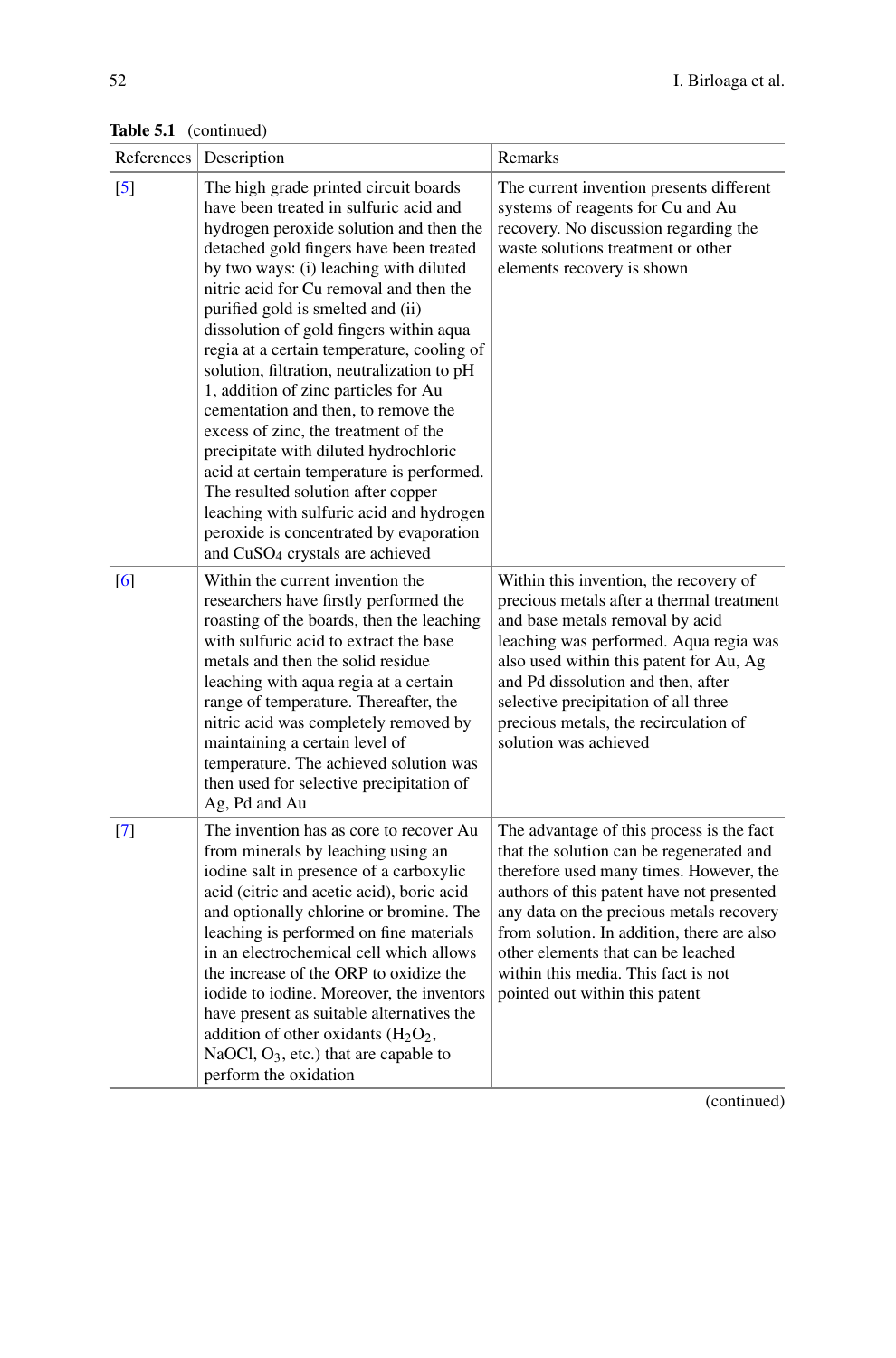| References        | Description                                                                                                                                                                                                                                                                                                                                                                                                                                                                                                                                                                                                                                                                                                                                                                                                                                                                                                                                                                                                                                             | Remarks                                                                                                                                                                                                                                                |
|-------------------|---------------------------------------------------------------------------------------------------------------------------------------------------------------------------------------------------------------------------------------------------------------------------------------------------------------------------------------------------------------------------------------------------------------------------------------------------------------------------------------------------------------------------------------------------------------------------------------------------------------------------------------------------------------------------------------------------------------------------------------------------------------------------------------------------------------------------------------------------------------------------------------------------------------------------------------------------------------------------------------------------------------------------------------------------------|--------------------------------------------------------------------------------------------------------------------------------------------------------------------------------------------------------------------------------------------------------|
| $\lceil 8 \rceil$ | This patent presents the recovery of<br>precious and base metals from waste<br>printed circuit boards using the<br>following operations:<br>- Stripping process with concentrated<br>nitric acid, ferric chloride and ferric<br>nitrate to recover Sn and Ph and the<br>electronic components<br>- Shredding of the boards, eddy current<br>separation to achieve a high<br>concentrate of metals, treatment of the<br>concentrate with sulfuric acid and an<br>oxidant to recover Cu and Ni and then<br>electrolysis to achieve Cu and Ni<br>metals<br>- Dissolution of silver and palladium<br>from the solid residue of the previous<br>leaching process using nitric acid.<br>Then, by neutralization with NaOH<br>till pH 3-5, the palladium recovery<br>from solution was achieved. Silver<br>was recovered by addition of a<br>chloride salt<br>- The solid residue of previous step was<br>then leached with aqua regia for Au<br>leaching. The resulted solution was<br>further subjected to electrowinnig<br>process to recover metallic gold | The current invention allows the<br>recovery of both precious and base<br>metals from WPCBs using various<br>reagents. However, due to the fact that<br>the patent is in Chinese language, was<br>difficult to understand well the entirely<br>process |

**Table 5.1** (continued)

has a chemical reactor (R101) with an useful volume of 200 L and a working temperature of 70  $\degree$ C; this reactor was and it is used for leaching, precipitation and cementation; a filter press (FP 101) for filtration of the solutions that have more than 1 g/L of solid content (e.g. solid residue of leaching or base metals precipitates) and a candle filter for solutions with a solid content lower than  $1 \frac{g}{L}$ ; two electrochemical cells (EC1—for base metals and EC2—for precious metals); one scrubber; the third section with 12 storing tanks (TK 101–106 for reagents and TK 107–112 for solutions and wastewater) (See Figs. [5.1,](#page-5-0) [5.2](#page-6-0) and [5.3\)](#page-7-0).

## *5.2.1 GOLD REC 1 Process Description*

The hydrometallurgical process has started with the HydroWEEE EU Project and fully developed within the HydroWEEE DEMO EU Project. The current hydrometallurgical procedure, as is shown in Fig. [5.3,](#page-7-0) consists in the following operations: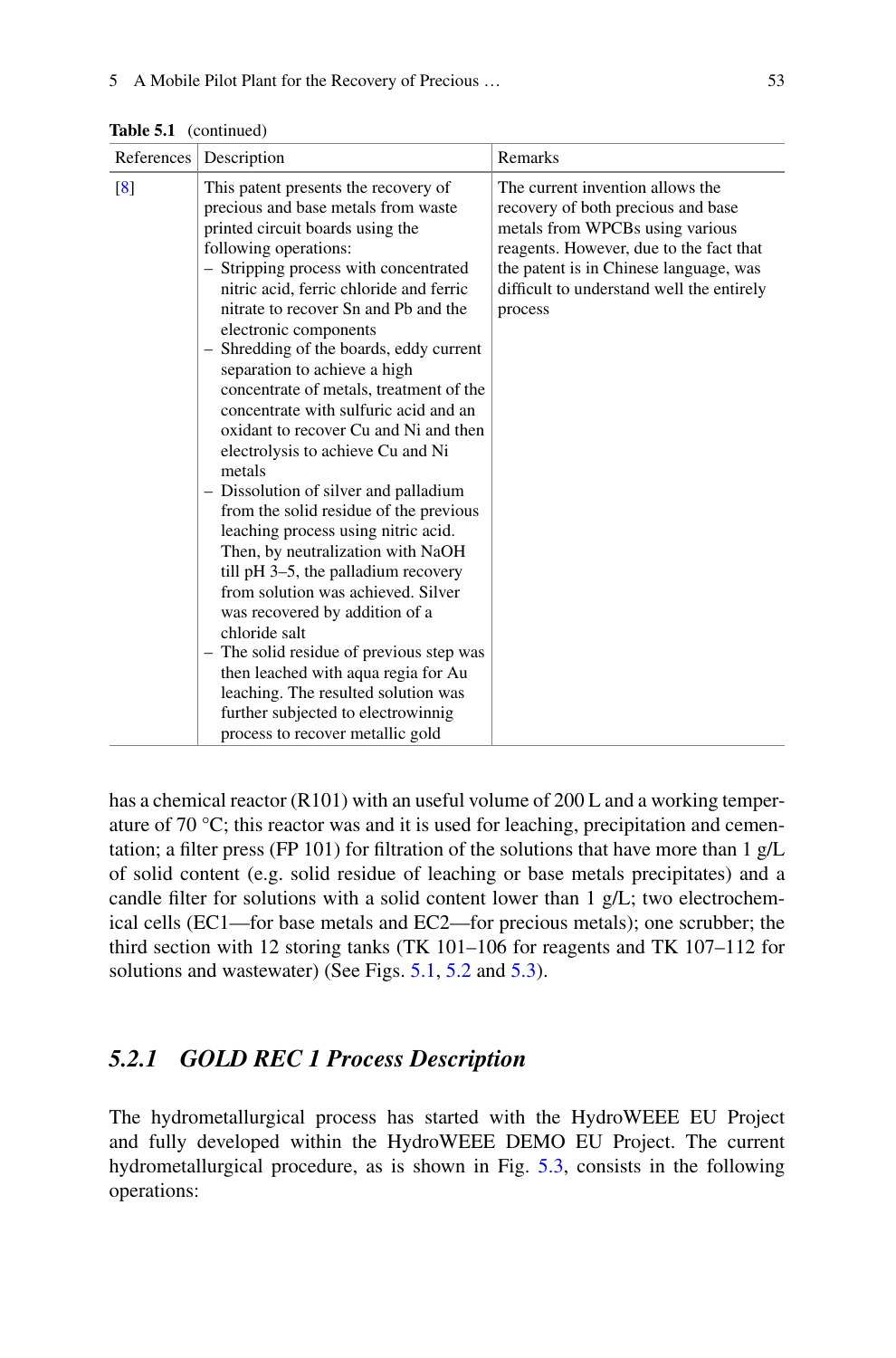

**Fig. 5.1** FENIX hydrometallurgical plant—3D view

- <span id="page-5-0"></span>• The waste printed circuit boards are firstly subjected to a physical mechanical procedure where the Al- and Fe-based components are removed from PCBs surface. Then, the depopulated PCBs are shredded and milled to suitable particles sizes;
- The milled PCBs are then leached with water, sulfuric acid and hydrogen peroxide for the extraction of base metals by the precious metals (Eqs. [5.1](#page-5-1) and [5.2\)](#page-5-2).

<span id="page-5-2"></span><span id="page-5-1"></span>
$$
Cu + H2SO4 + H2O2 = CuSO4 + 2H2O
$$
 (5.1)

$$
Sn + H2SO4 + H2O2 = SnSO4 + 2H2O
$$
 (5.2)

• The solid separation by the leach liquor is carried out by filtration process followed by washing with water. The resulted solution is subjected to a precipitation process for Sn precipitation. Then, also this solid precipitate is separated from solution by filtration and further washed with water. The solution achieved after Sn recovery is sent to an electrowinning cell for Cu recovery (Eq. [5.3\)](#page-5-3).

<span id="page-5-5"></span><span id="page-5-4"></span><span id="page-5-3"></span>
$$
CuSO_4 + H_2O + 2e^- = Cu + H_2SO_4 \tag{5.3}
$$

- Then, the resulted solution is recycled in the first leaching process for the leaching of another PCB material.
- The solid residue of base metals leaching process is involved into another leaching process with thiourea as reagent, ferric sulfate as oxidant in diluted sulfuric acid for Au and Ag dissolution (Reactions [5.4](#page-5-4) and [5.5\)](#page-5-5).

$$
Au + 2CS(NH_2)_2 + Fe^{3+} \to Au[CS(NH_2)_2]_2 + + Fe^{2+}
$$
 (5.4)

$$
Ag + 3CS(NH_2)_2 + Fe^{3+} \to Au [CS(NH_2)_2]_3^+ + Fe^{2+} \tag{5.5}
$$

• Then, after removal of solid suspension form solution by filtration, the electrowinnig process is also applied on this solution for Au and Ag recovery (Eqs. [5.6](#page-8-0) and [5.7\)](#page-8-1). Once the process is finished, the solution is also recycled for leaching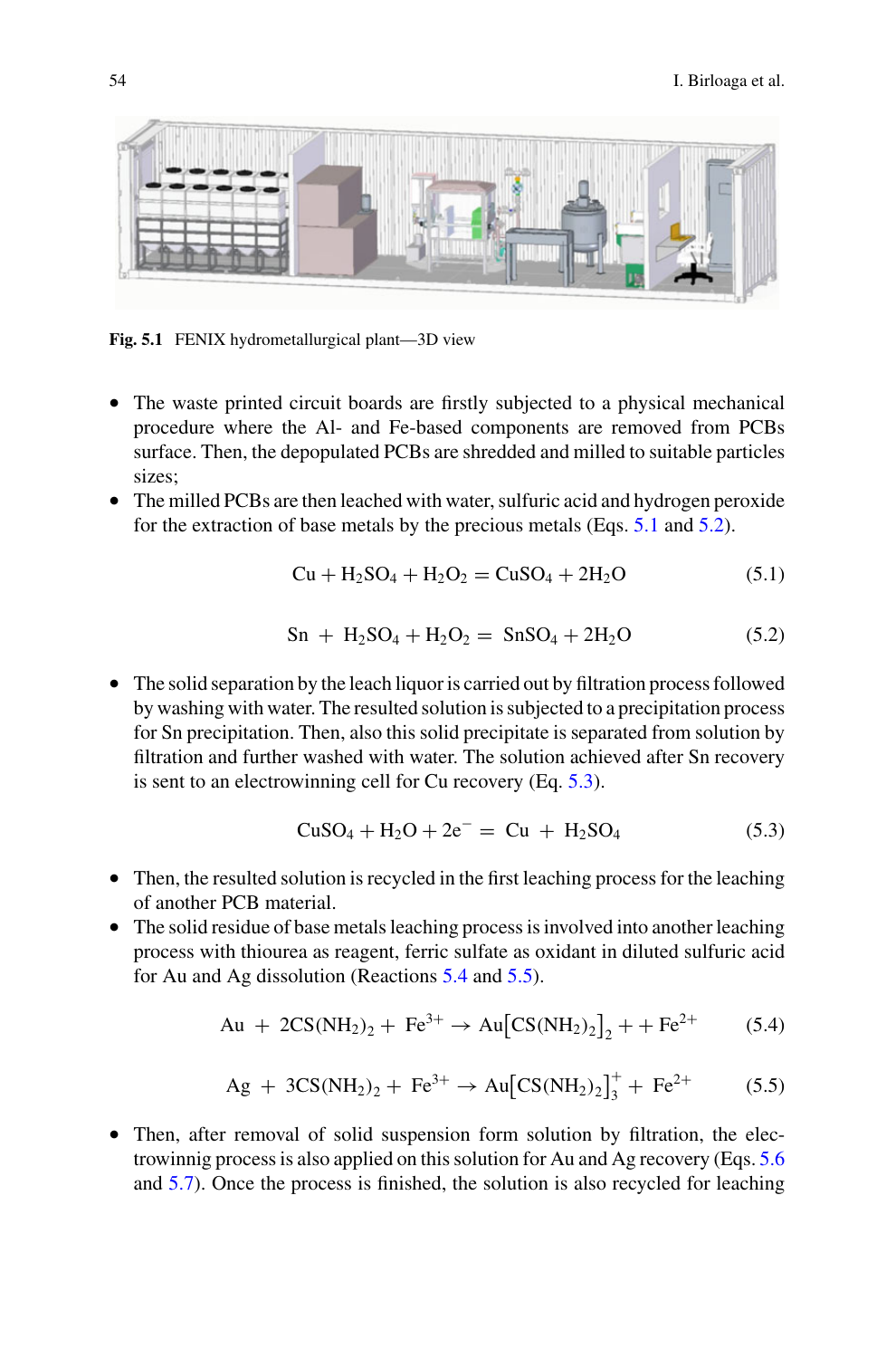<span id="page-6-0"></span>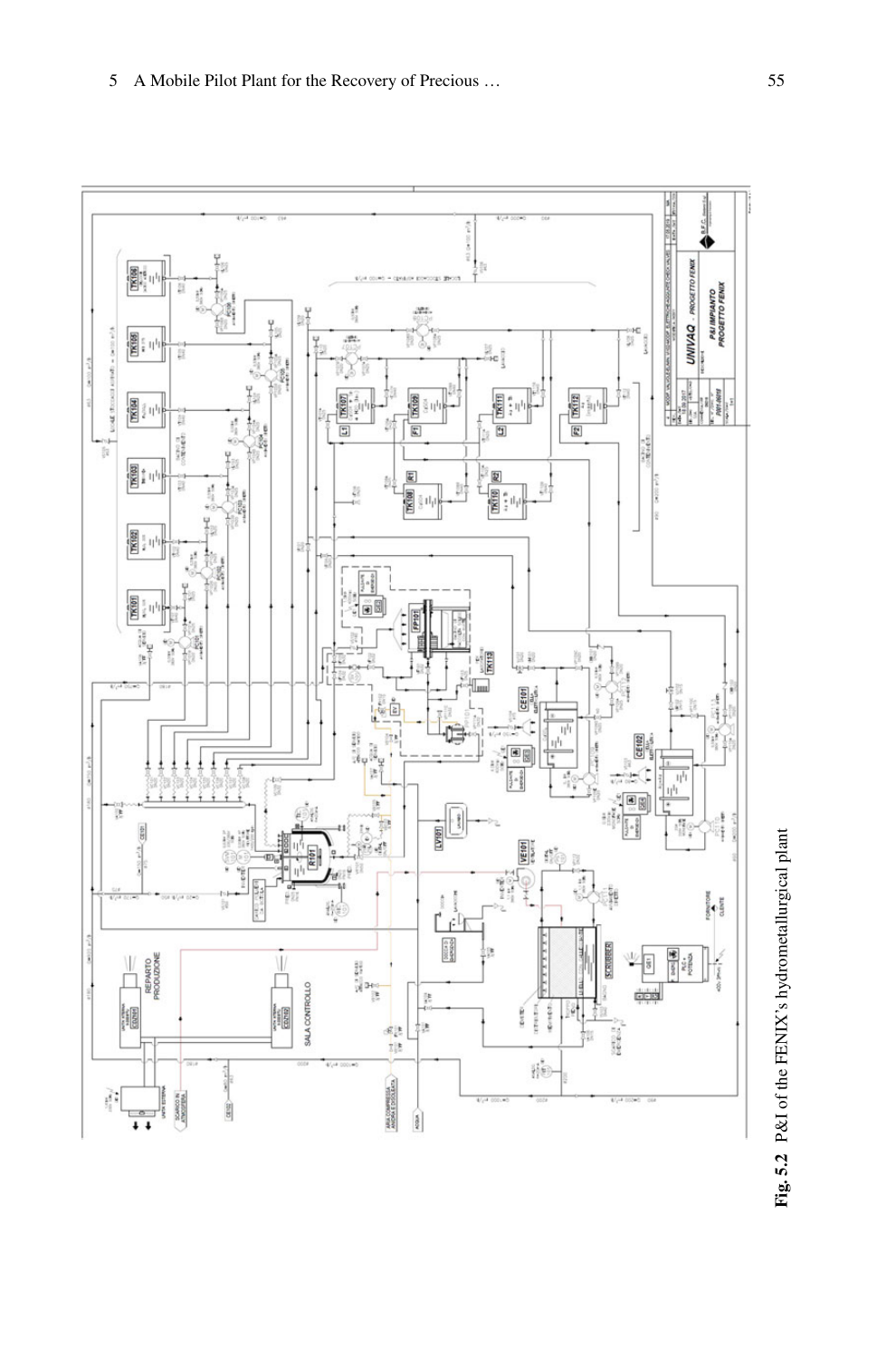<span id="page-7-0"></span>

**Fig. 5.3** FENIX's hydrometallurgical plant—real view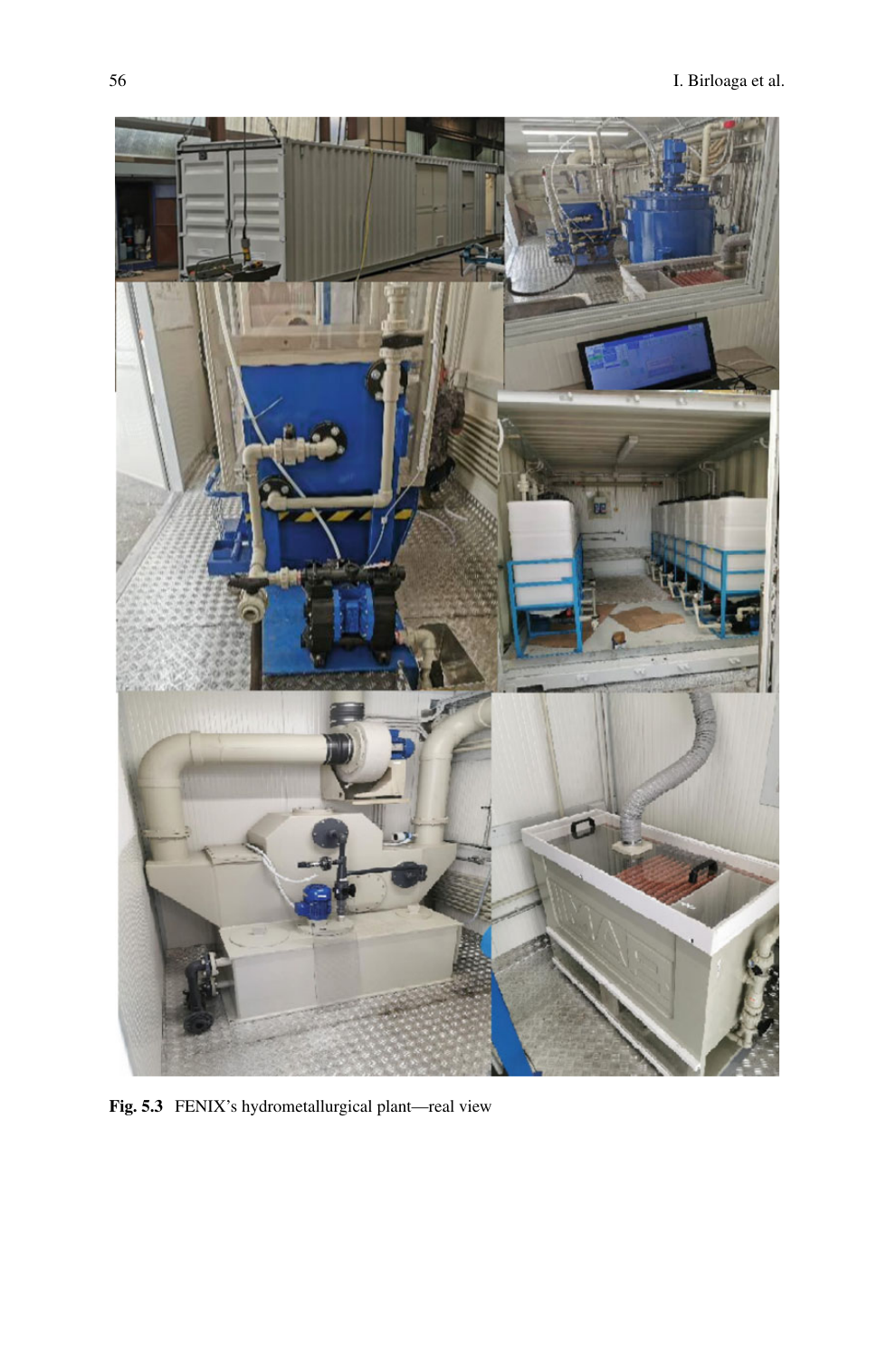of precious metals from other solid residue of base metals leaching process.

<span id="page-8-1"></span><span id="page-8-0"></span>
$$
Au(CSN2H4)2+ + e- = Au0 + 2CSN2
$$
 (5.6)

$$
Ag(CSN2H4)3+ + e- = Ag0 + 3CSN2H4
$$
 (5.7)

• It is important to specify that solutions recycling after electrowinnig process will not be total. A part of these solutions are treated by proper technologies of waste water treatment. The treatment of the wastewater coming from the base metals recovery step consist in precipitation of the impurities with calcium hydroxide. The residual solution of precious metals recovery step is treated firstly with hydrogen peroxide and ferrous sulfate for degradation of organic complexes and then with calcium hydroxide for impurities precipitation. At the end of wastewater treatment process, the filtration is performed for solid removal from the treated water (Fig.  $5.4$ ).



<span id="page-8-2"></span>**Fig. 5.4** Flow diagram of GOLD-REC 1 hydrometallurgical process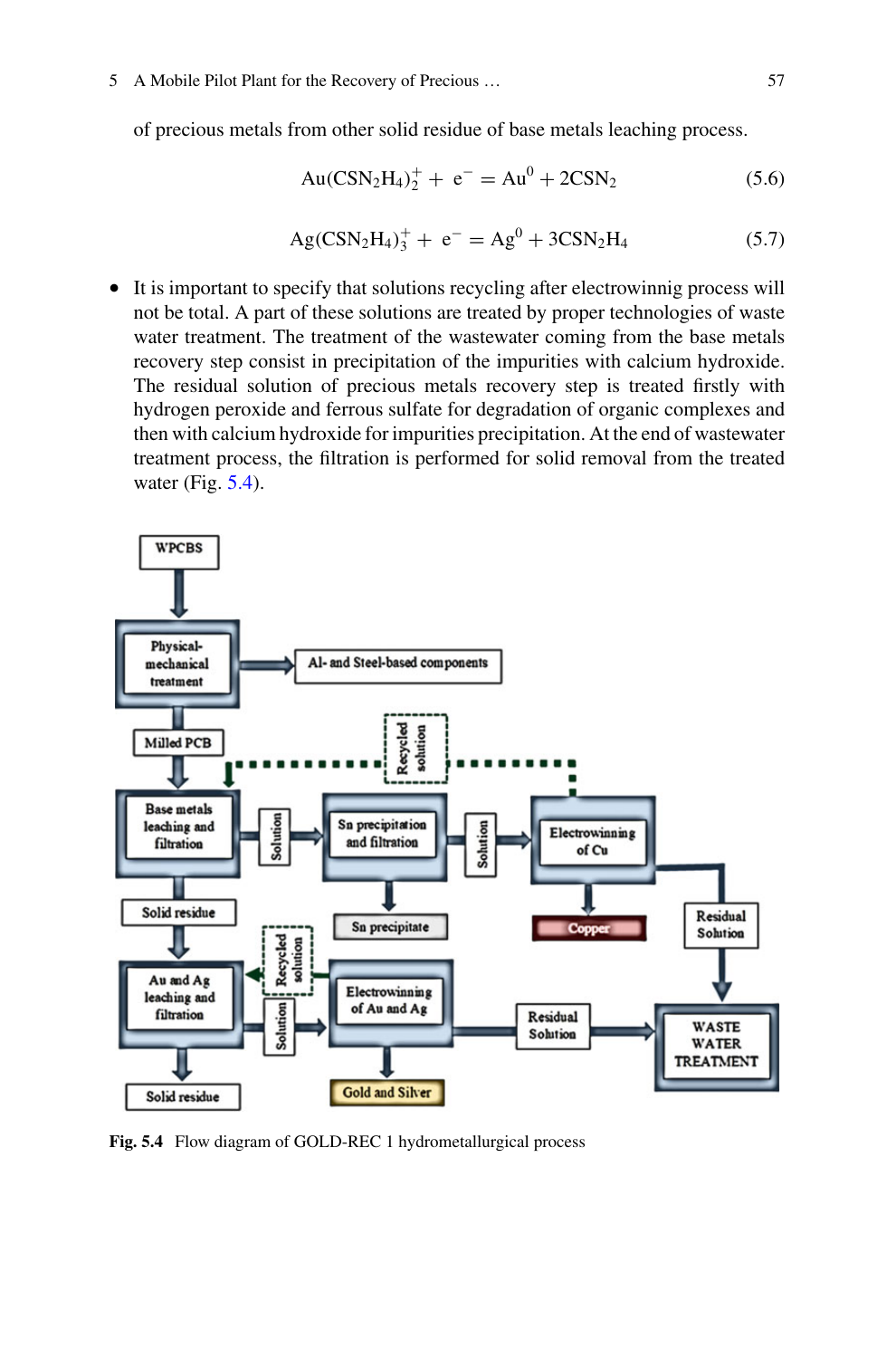



<span id="page-9-0"></span>**Fig. 5.5** SEM image and photography of copper deposit

Various tests of metals recovery with this hydrometallurgical technology have been applied on a milled sample of WPCBs of personal computers. Under the optimal conditions of the leaching process (solid concentration of 15%, under continuous agitation for 2 h for each step and a reagents concentration of 1.8 M of sulfuric acid and 20% vol/vol of hydrogen peroxide), which take place using the two-step counter current method, over 95% of Cu recovery and 60% for Sn have been achieved. The resulting solution was subjected to a coagulation process with polyamine solution in a concentration of 10% wt./vol. and 90% of tin content from solution was recovered. The obtained product had a tin concentration of about 50%. Furthermore, the electrolysis process was performed using graphite as cathode and zirconium-titanium electrode as anode.

At the end of the process, the purity of Cu product was 89% and the determined power consumption was 2.39 kWh/kg of Cu. The obtained copper deposit (Fig. [5.5\)](#page-9-0) has been used for the additive manufacturing process (USE CASE 1).

## *5.2.2 GOLD REC 2 Process Description*

The original process patented is presented in Fig. [5.6.](#page-10-0)

This hydrometallurgical process could be synthetically described as indicated in the follow:

- The chemical process can be applied on the e-waste without grinding (with whole WPCB as an example) avoiding important loss of precious metals also described in the literature;
- The process uses san unique step of metals dissolution with a chemical leaching using HCl,  $H_2O_2$ , acetic acid in water solution at room temperature (21 °C  $\pm$  3 °C) with a solid/liquid ratio of 10–20% (Eq. [5.8–](#page-10-1)[5.15\)](#page-11-0). The chloroacetic acid is produced by in situ chemical process within two steps: firstly, hydrochloric acid reacts with hydrogen peroxide and acetic acid to produce peracetic acid, water and chlorine (Eq. [5.8\)](#page-10-1); in the second step chloroacetic acid and hydrochloric acid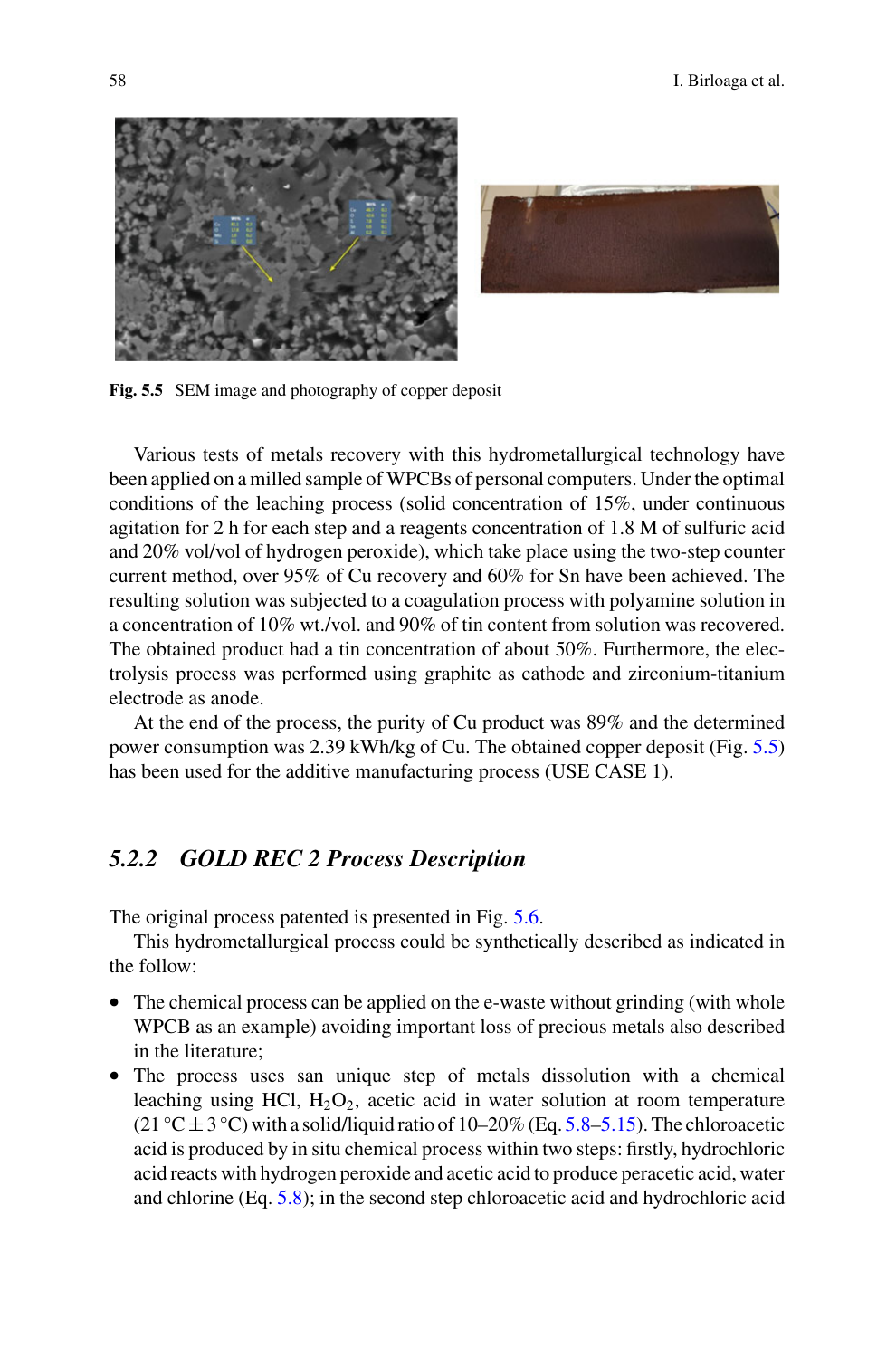

<span id="page-10-0"></span>**Fig. 5.6** Flow diagram of GOLD REC 2 hydrometallurgical process

are produced by the chlorination of the unreacted acetic acid (Eq. [5.9\)](#page-10-2). The global reaction of this process is represented by Eq. [5.10.](#page-10-3)

$$
2 \text{ HCl} + 2 \text{ H}_2\text{O}_2 + \text{ C}_2\text{H}_4\text{O}_2 = \text{ C}_2\text{H}_4\text{O}_3 + 3 \text{ H}_2\text{O} + \text{ Cl}_2 \tag{5.8}
$$

<span id="page-10-3"></span><span id="page-10-2"></span><span id="page-10-1"></span>
$$
C_2H_4O_4 + Cl_2 = C_2H_3ClO_2 + HCl
$$
 (5.9)

$$
HCl + H_2O_2 + C_2H_4O_2 = C_2H_3ClO_2 + 2H_2O \qquad (5.10)
$$

$$
1.5 C_2H_3ClO_2 + 1.5 HCl + Au = AuCl_3 + 1.5 C_2H_4O_2 \qquad (5.11)
$$

$$
C_2H_3ClO_2 + HCl + 2 Ag = 2 AgCl + C_2H_4O_2 \qquad (5.12)
$$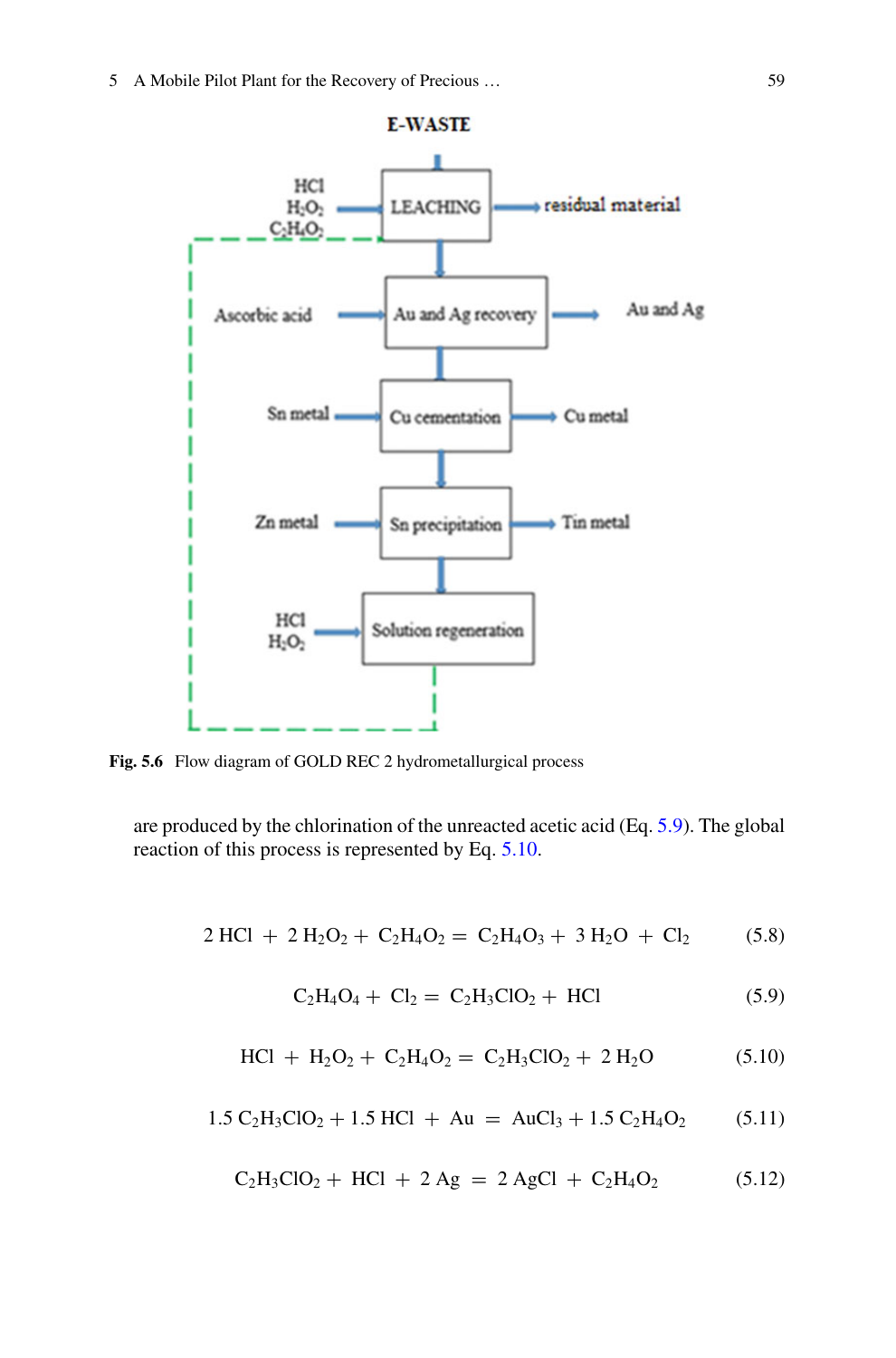$$
C_2H_3ClO_2 + HCl + Cu = CuCl_2 + C_2H_4O_2 \qquad (5.13)
$$

$$
C_2H_3ClO_2 + HCl + Sn = SnCl_2 + C_2H_4O_2 \tag{5.14}
$$

<span id="page-11-0"></span>
$$
C_2H_3ClO_2 + HCl + Ni = NiCl_2 + C_2H_4O_2 \tag{5.15}
$$

$$
C_2H_3ClO_2 + HCl + Pb = PbCl_2 + C_2H_4O_2 \tag{5.16}
$$

$$
C_2H_3ClO_2 + HCl + Zn = ZnCl_2 + C_2H_4O_2 \qquad (5.17)
$$

- Precious (Au and Ag) and base metals (Cu, Sn, Zn, Ni, Pb) are dissolved leaving the WPCB with mainly epoxy resins and fiberglass structure intact (with some residues of metals);
- The liquid solution is easily separated from the S/L system and selective reductionprecipitations steps are considered in the process to recover the dissolved metals. These steps are synthetically described in the follow:
- a. Reduction and precipitation of Au chloride to its metallic form by ascorbic acid;

$$
AuCl_3 + 1.5 C_6H_8O_6 = Au + 3HCl + 1.5C_6H_6O_6 \tag{5.18}
$$

- b. Cooling the solution to less than 15  $\degree$ C for precipitation of AgCl;
- c. Selective reduction and precipitation of Cu by metallic Sn or co-reduction of both copper and tin ions with iron metal;

$$
CuCl2 + Sn = SnCl2 + Cu \qquad (5.19)
$$

$$
CuCl2 + Fe = FeCl2 + Cu
$$
 (5.20)

$$
SnCl2 + Fe = FeCl2 + Sn
$$
 (5.21)

d. Reduction and precipitation of  $SnCl<sub>2</sub>$  by metallic Zn;

$$
SnCl2 + Zn = ZnCl2 + Sn \qquad (5.22)
$$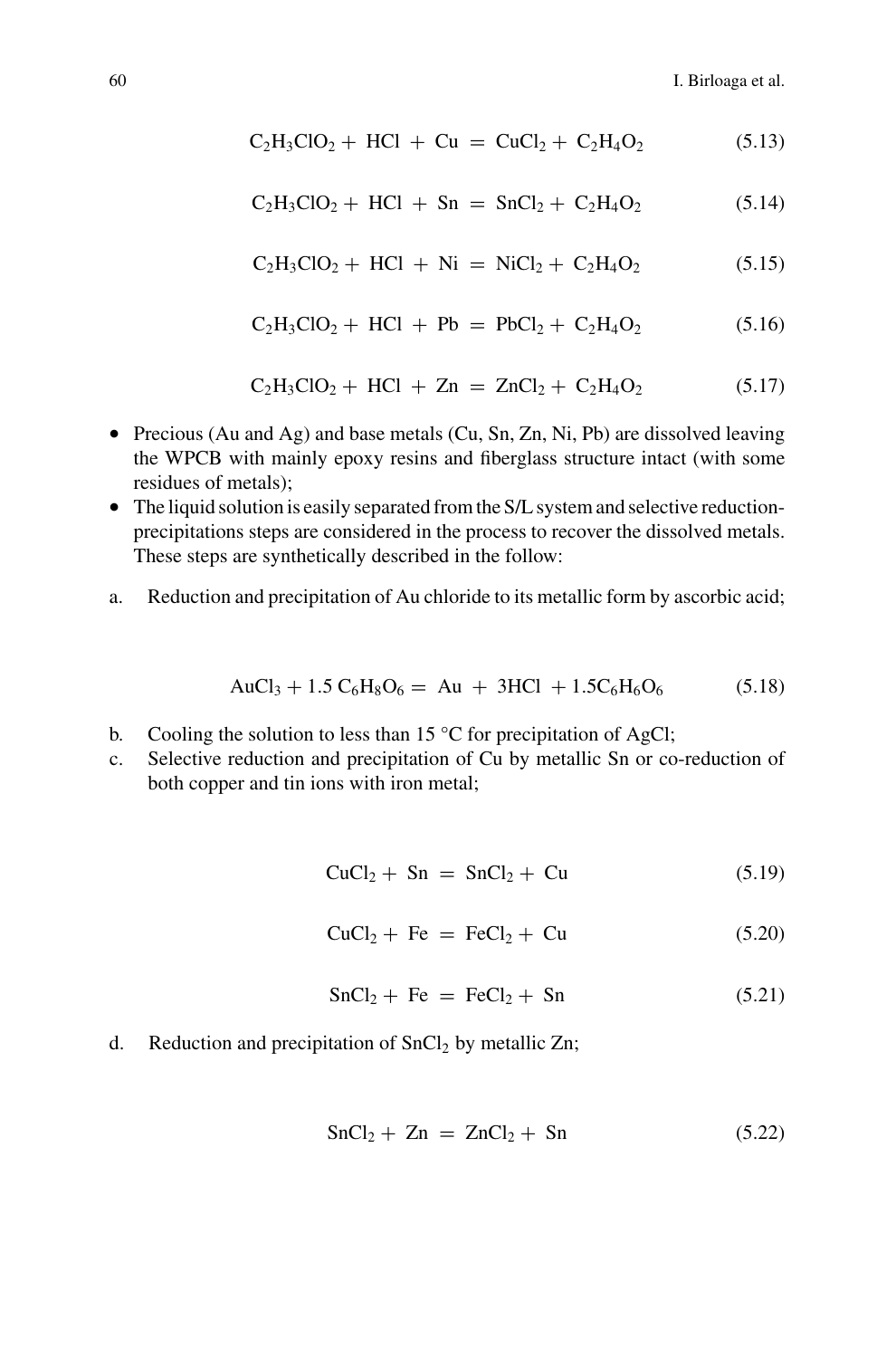- 5 A Mobile Pilot Plant for the Recovery of Precious … 61
- e. Exploitation of the residual solution for its recycling within the process or by adding iron in order to produce a  $FeCl<sub>2</sub>-FeCl<sub>3</sub>$  solution useful for coagulation processes in the treatment of wastewaters;
- 2. The main products are: Au (after melting process in an inductive electrical oven adding some slug compound), AgCl, Cu and Sn in powder forms (mainly in the range of  $10-90 \mu m$ ) and a residual chloride solution that can be regenerated by make-up with proper reagents concentration or treated with iron metal to achieve a high concentrated iron solution (extensively and usually utilized in the coagulation processes in wastewater treatments);

Various tests have been conducted at both laboratory and pilot levels. These were carried out on various streams, namely: RAM modules, PCBs of mobile phones and CPU. The runs were performed using the following conditions: 3.5 M of HCl, 10% wt./vol. of  $C_2H_4O_2$ , 5% wt./vol. of  $H_2O_2$ , 15–20% of solid concentration, room temperature, 3 h. Under these conditions, recovery yields between 60 and 95% were achieved for Au, Ag, Cu and Sn content of the three kind of waste. Not complete dissolution is achieved since the process is performed in whole material. The waste materials (RAM modules and PCB of mobile phone) have entrapped within their layers and components these elements. Therefore, not complete exposition of elements to the leaching media is realized. The results carried out within the hydrometallurgical plant revealed a recovery of about 50–75% for these four elements. The process of reduction with ascorbic acid had an efficiency of over 95% for Au recovery at both pilot and laboratory levels. Figure [5.7](#page-12-0) presents the photographic aspects of one of

<span id="page-12-0"></span>

**Fig. 5.7** Photographic aspect of Au product after precipitation and thermal refining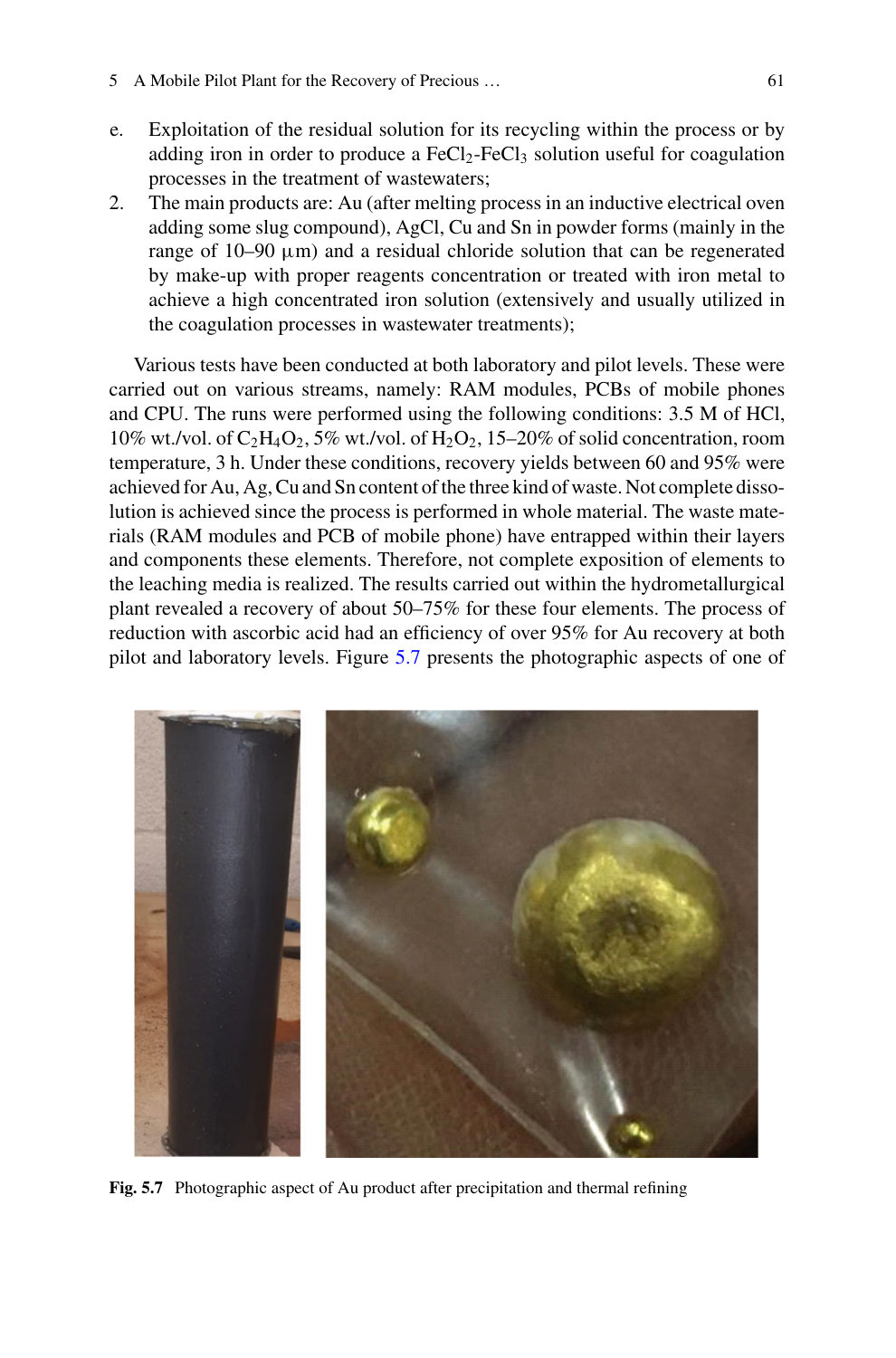

<span id="page-13-0"></span>**Fig. 5.8** Copper metal powder composition

the Au precipitates recovered at pilot level and final achieved product after thermal refining.

The further step of AgCl precipitation from solution by cooling revealed over 75% of recovery at laboratory scale after 3 h of reaction. At pilot level, Ag was coprecipitated during the copper cementation process. This was mainly since the plant does not have a cooling system. The copper recovery was performed either with Sn metal or Fe metal powders at laboratory scale level. The runs have been carried out at different stoichiometric amounts of both base metals and the optimal results in terms of recovery from solution and purity of products was achieved with tin metal at a stoichiometric amount of 0.8 (82% of recovery and 97% of purity). This is mainly since tin metal has close value to copper within the reactivity series of metals. The copper recovery with Fe revealed over 99% of recovery of copper at a stoichimetric excess of 45% and a purity of 84%. At pilot level, the produced copper powder (Fig. [5.8\)](#page-13-0) had a copper content of about 50% with Fe and Sn as main impurities,

The achieved gold and copper products have been used for jewelry (USE CASE 2) and filaments (USE CASE 3) production.

#### **5.3 Conclusion**

In order to achieve a circular economy for metals, FENIX Project, has as one of the main cores to perform the recovery of base and precious metals from e-wastes and to reuses them for manufacturing of new products. For this reason, two hydrometallurgical processes have been tested at both laboratory and small industrial levels. There